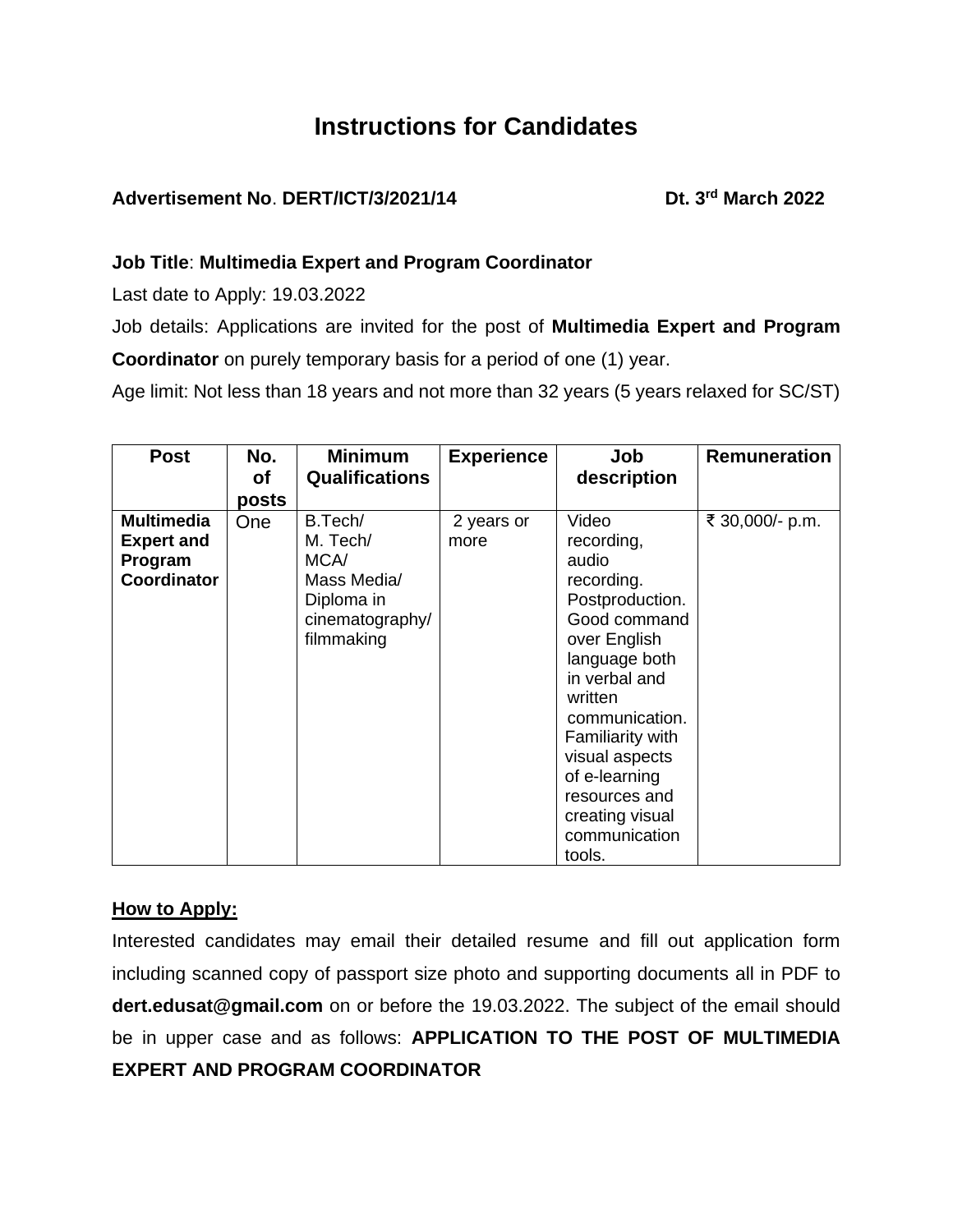#### **Selection process:**

Shortlisted candidates will be informed via email to appear for personal interview. There will not be any travel costs. The selected candidates are expected to join within one week from the date of appointment.

## **General Conditions:**

- 1. Candidates should mention in their resume all the qualifications and experience in the relevant area over and above the minimum prescribed qualification and ensure that all details are complete and accurate.
- 2. The decision in all matters relating to eligibility, acceptance or rejection of any/all application, fixing the eligibility criteria, equivalence of qualification mode of screening/selection, conduct of interview, will be final and binding on the candidates.
- 3. No correspondence or personal enquiries shall be entertained.
- 4. Canvassing of any nature and / or bringing any influence / pressure from any quarter will be treated as disqualification for the post.
- 5. Correspondence, if any, from the DERT including interview call letter of the shortlisted candidates shall be sent to the email ID provided by the candidates.

Shri. J. P. Lakiang, MCS Director, Directorate of Educational Research & Training, Meghalaya, Shillong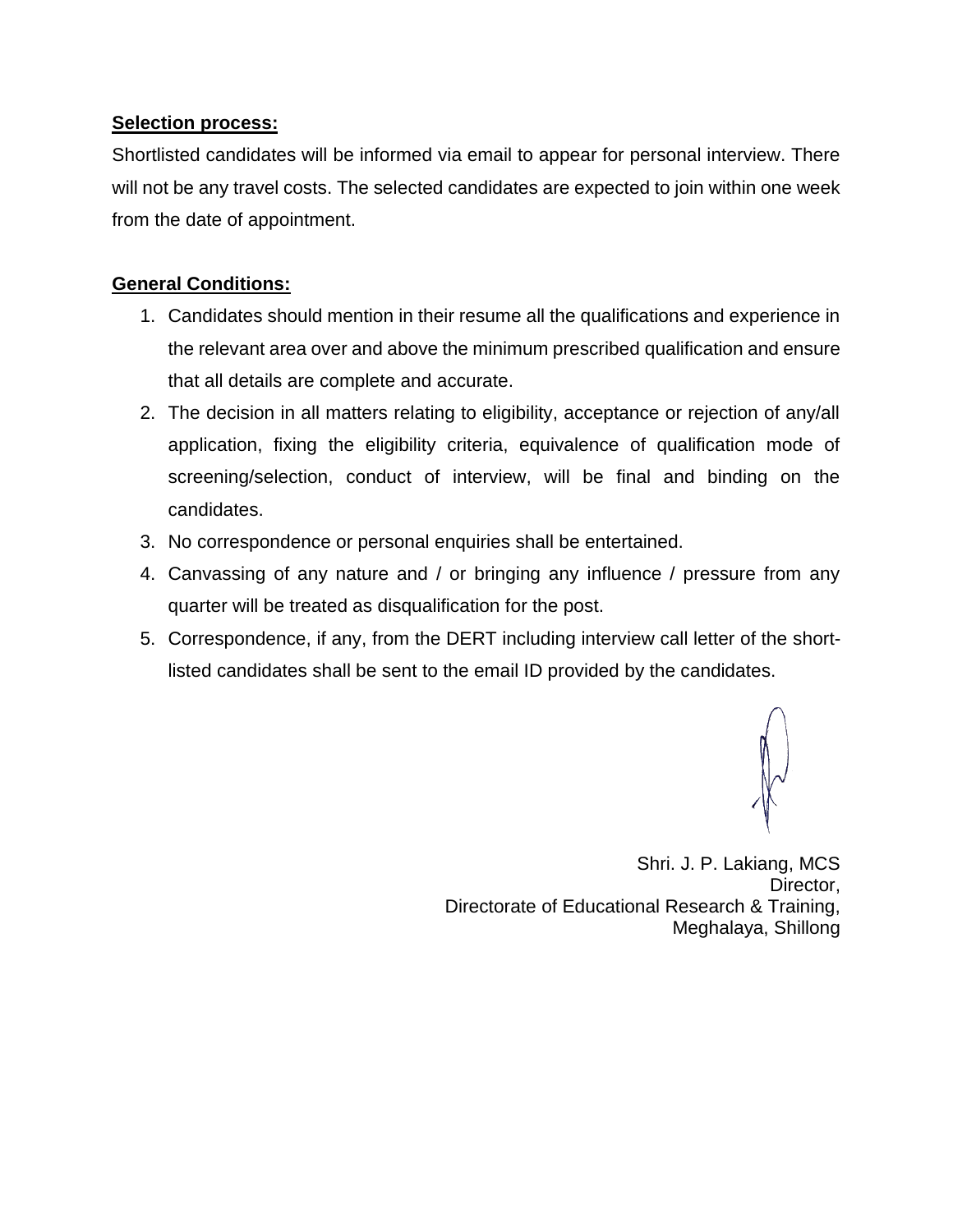# **DIRECTORATE OF EDUCATIONAL RESEARCH & TRAINING**

## **APPLICATION FORM**

Dated **Dates and Security** 

Sir,

I beg to apply for the post of **Multimedia Expert and Program Coordinator** and furnish the facts as below. In case of any false statement, I am liable to any action the Government may deem fit and proper.

1. Full name in Capital letters(Please do not use any initials)

\_\_\_\_\_\_\_\_\_\_\_\_\_\_\_\_\_\_\_\_\_\_\_\_\_\_\_\_\_\_\_\_\_\_\_\_\_\_\_\_\_\_\_\_\_\_\_\_\_\_\_\_\_

\_\_\_\_\_\_\_\_\_\_\_\_\_\_ \_\_\_\_\_\_\_\_\_\_\_\_\_\_\_\_ \_\_\_\_\_\_\_\_\_\_\_\_\_\_\_

2. Date of Birth (Please use the format: DD/MM/YYYY)

3. Place of Birth:

Village/Town/ Police Station/ District/ State

4. Father's/Mother's and spouse's name (in case of married individuals)

(Please do not use initials).

5. A. Permanent Address in full B. Present Address in Full

\_\_\_\_\_\_\_\_\_\_\_\_\_\_\_\_\_\_\_\_\_\_\_\_\_ \_\_\_\_\_\_\_\_\_\_\_\_\_\_\_\_\_\_\_\_\_\_\_\_\_\_\_

\_\_\_\_\_\_\_\_\_\_\_\_\_\_\_\_\_\_\_\_\_\_\_\_\_ \_\_\_\_\_\_\_\_\_\_\_\_\_\_\_\_\_\_\_\_\_\_\_\_\_\_\_

7. Email id: \_\_\_\_\_\_\_\_\_\_\_\_\_\_\_\_\_\_\_\_\_\_\_ Mobile No. \_\_\_\_\_\_\_\_\_\_\_\_\_\_\_\_\_\_\_\_\_\_\_

\_\_\_\_\_\_\_\_\_\_\_\_\_\_\_\_\_\_\_\_\_\_\_\_\_\_\_\_\_\_\_\_\_\_\_\_\_\_\_\_\_\_\_\_\_\_\_\_\_\_\_\_\_\_\_\_\_\_\_\_

8. Are you citizen of India? If so, how (Copy of citizenship certificates should be enclosed where

necessary):\_\_\_\_\_\_\_\_\_\_\_\_\_\_\_\_\_\_\_\_\_\_\_\_\_\_\_\_\_\_\_\_\_\_\_\_\_\_\_\_\_\_\_\_\_\_\_\_\_\_